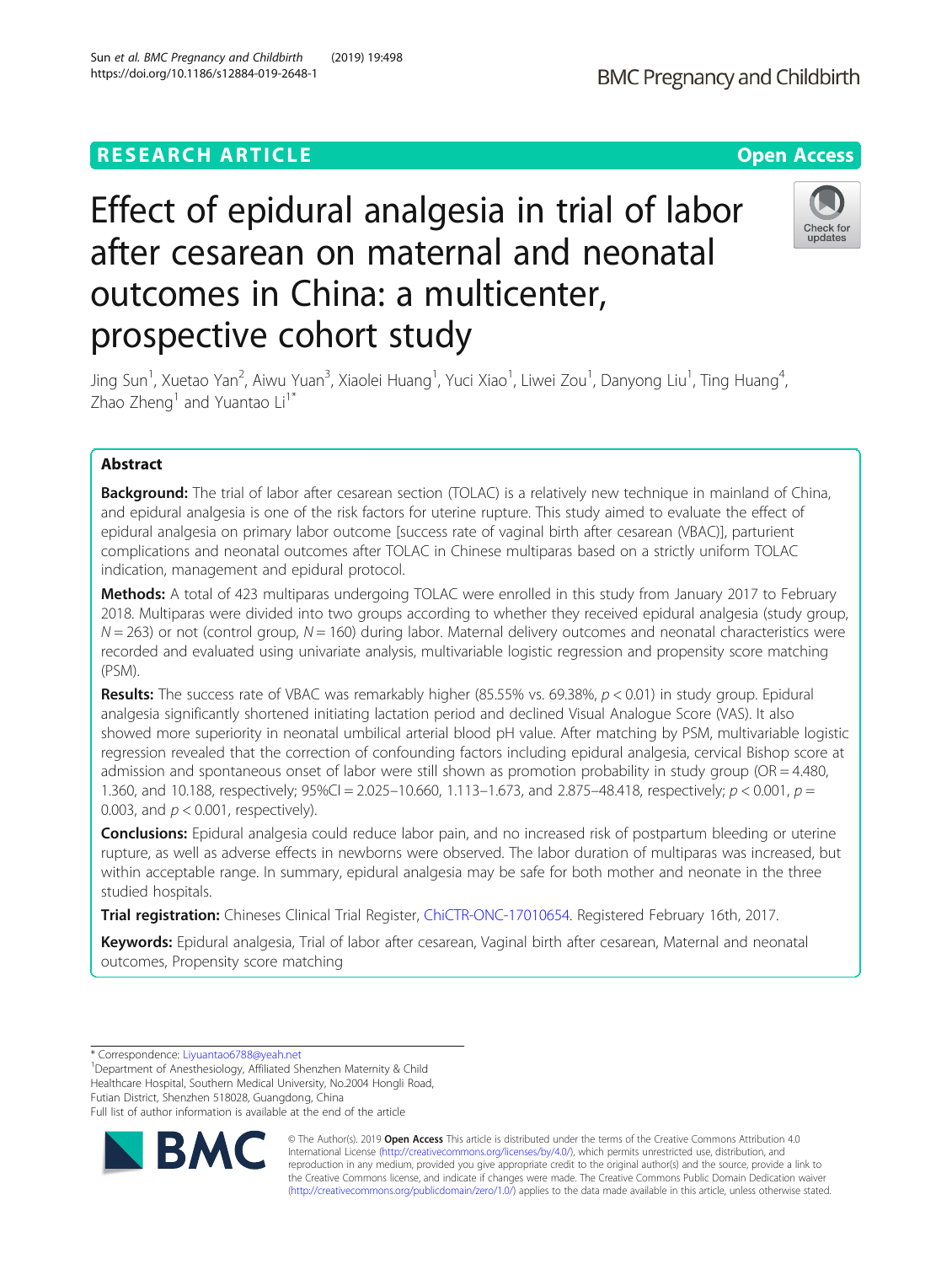## Background

The proportion of pregnant women undergoing cesarean section has augmented steadily in the past few decades and reached the highest in the world, especially in China [[1,](#page-12-0) [2](#page-12-0)]. Cesarean section can reduce maternal and neonatal mortality, but overuse may result in severe maternal outcomes, such as enhanced risk of death [\[3](#page-12-0)]. At present, delivery modes for multiparas receive increasing concerns with the implementation of the two-child policy in China. After the first cesarean section, the alternative mode of subsequent labor includes repeated cesarean section (RCS) and the trial of labor after cesarean (TOLAC). Recent data show that TOLAC is the most effective method of delivery because of the less expense and better effect in reducing the risk of postpartum hemorrhage (PPH) and pelvic adhesions [[4](#page-12-0)]. In addition, several investigators had attempted to create formulae to calculate individual specific TOLAC results. Costantine MM et al. [\[5](#page-12-0)] established a predictive model for a cohort of women with a single previous cesarean section, and found that the success rate of vaginal birth after cesarean (VBAC) was 10–20% lower than that of women who predicted > 50%VBAC success rate. Grobman WA et al. [\[6](#page-12-0)] also created a nomogram using factors available at the first prenatal visit and developed a useful tool to measure patient-specific VBAC success rate. These studies indicate that multiparas with an expected success rate of > 50% are appropriate candidates for TOLAC, which needs to be clinically validated.

Epidural analgesia is a pre-requisite for many women to choose TOLAC, and for obstetricians, it is a means of allowing adequate and long-lasting pain relief in the management of normal and dysfunctional labors. However, none of above predictive models has mentioned analgesic effect. TOLAC is still in the early stages in mainland of China because of its unique medical environment. Notably, the doctor-patient relationship in China is tense due to patient distrust. Therefore, in order to reduce medical disputes, doctors often have to choose the surgical treatment according to patients' needs, rather than the natural childbirth based on patients' own conditions [[7\]](#page-12-0). With increasing international acceptance of TOLAC and improved technology, more and more Chinese medical institutions begin to use TOLAC. It has been reported that the epidural analgesia is unsafe for maternal and newborn at risk of uterine rupture, but the 2010 American Association of Obstetricians and Gynecologists (ACOG) guidelines explicitly recommend that epidural anesthesia in TOLAC is safe [\[8](#page-12-0), [9](#page-12-0)]. In addition, different policies for labor dystocia management and epidural anesthesia permissiveness at TOLAC challenge the interpretation of previous studies. Several reports have revealed the relationship between labor pain intensity and dystocia, suggesting

that obstructed labor rate is higher as labor pain increased, while pain relief makes labor go smoothly [[10](#page-12-0)–[12](#page-12-0)]. A correlation was shown of endogenous plasma epinephrine and cortisol levels with labor progression [[13,](#page-12-0) [14\]](#page-12-0). Neumark J et al. [[15\]](#page-12-0) have demonstrated that cortisol level significantly rises in women undergoing epidural analgesia, while decreases as epinephrine level declined after pain relief. Besides, the decrease in alphaand beta-adrenergic stimulus may enhance uterine perfusion and further lead to an effective uterine contraction pattern, since its sensitivity is characteristic of the uteroplacental vascular bed rather than the systemic vasculature  $[16]$  $[16]$ . Therefore, we hypothesize that epidural analgesia reduces maternal epinephrine levels by eliminating psychological and physical stress associated with painful uterine contractions, thus promotes delivery. This brings more opportunities for TOLAC and emphasizes the low rate of side effects of epidural anesthesia for both mother and fetus [\[17](#page-12-0)].

At present, epidural analgesia has not been widely used in TOLAC due to controversy. Domestic and foreign studies on the application of epidural analgesia in TOLAC are mostly small samples or retrospective studies, but lack of large sample investigation or systematic study. This multi-center study aimed to evaluate the effect of epidural analgesia on primary labor outcome (success rate of VBAC), parturient complications and neonatal outcomes after TOLAC in Chinese multiparas based on a strictly uniform TOLAC indication, management, and epidural protocol.

## **Methods**

## Ethics and informed consent

This multi-center, prospective cohort study was approved by the human research committee of Affiliated Shenzhen Maternity & Child Healthcare Hospital, Bao'an Maternal and Child Health Hospital, and Longgang District Maternity & Child Healthcare Hospital of Shenzhen City, and written informed consents were obtained from all subjects participating in the trial. The study was registered prior to patient enrollment at the Chinese Clinical Trial Register, a participant in the World Health Organization International Clinical Trials Registry Platform (ChiCTR-ONC-17010654, Principal investigator: Jing Sun, Date of registration: February 16th, 2017).

## Study design and multiparas' recruitment

Totally 443 multiparas undergoing TOLAC were enrolled in this study from January 2017 to February 2018. They were divided into two groups according to their own requests of epidural analgesia, i.e., multiparas who received epidural analgesia were in study group; while matched multiparas who did not receive epidural analgesia were in control group. After excluding 20 follow-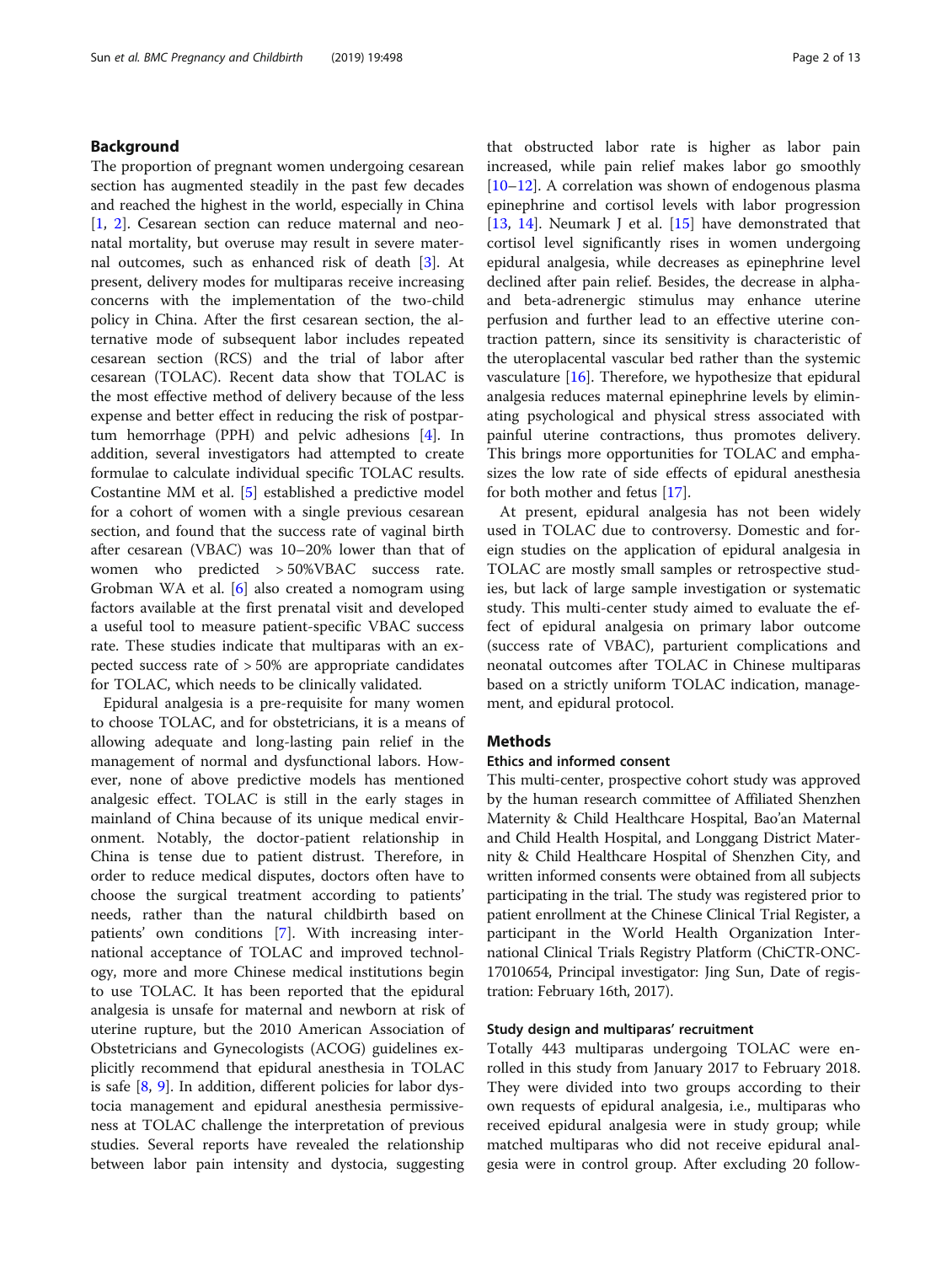<span id="page-2-0"></span>up misses, a total of 423 multiparas, including 263 in study group and 160 in control group, were entered into the final analysis (Fig. 1), and the baseline maternal demographic and obstetric characteristics were recorded (Table [1\)](#page-3-0). Inclusion criteria: multiparas with a single live fetus in cephalic presentation at > 35 weeks; no systemic analgesics were currently used; eligible for TOLAC under department admission and management protocol. The eligibility criteria for TOLAC (as assessed by obstetricians) were as follows: a. willingness of undergoing TOLAC and acceptance of the possible risks; b. good health condition without contraindications of vaginal delivery; c. immediate access to emergency surgery; d. confirmation of successful history of cesarean section with low-transverse segment, no delayed incision, scheduled recovery, as well as no late postpartum hemorrhage and postpartum infection; e. more than 1 year from last cesarean section; f. no history of uterine rupture; g. fetal weight < 4200 g (estimated through clinical assessment or ultrasound exam within a week from admission). TOLAC can be performed regardless of the number of uterine closure layers in cesarean section at the first time, and a diagnosis of dystocia of labor for previous cesarean is not considered as a contraindication for TOLAC. However, multiparas with a history of mental illness and contraindications to epidural labor analgesia were excluded from the study. All eligible women were informed of the study and signed a consent form when

they entered Labor Analgesia Consultation Clinic during 34–35 weeks prenatal. However, it was also possible for a multipara to change her mind when she entered the delivery room and began delivery.

#### The method of analgesia

All of the investigated multiparas were observed in the delivery room, and initial laboratory evaluation was performed including blood type, hemoglobin, complete platelet count and coagulation function. They underwent continuous electronic fetal monitoring throughout delivery and were carefully evaluated to assess TOLAC's suitability. Any of the following indications should be noted when an immediate emergency cesarean section was happened, including cessation of labor, abnormal fetal heart rates (FHRs) and suspected uterine rupture. Multiparas admitted for TOLAC were managed by certified midwives who determined eligibility for TOLAC, induction of labor or oxytocin augmentation, mode of delivery, use of episiotomy, forceps and vacuum extraction for operative vaginal delivery in accordance with maternal and fetal indications made by board certified obstetricians. The multiparas participating in the study did not experience changes in obstetric clinical management during delivery.

After entering the delivery room, multiparas in the study group were placed in the left lateral position with opened peripheral venous access. Then, epidural

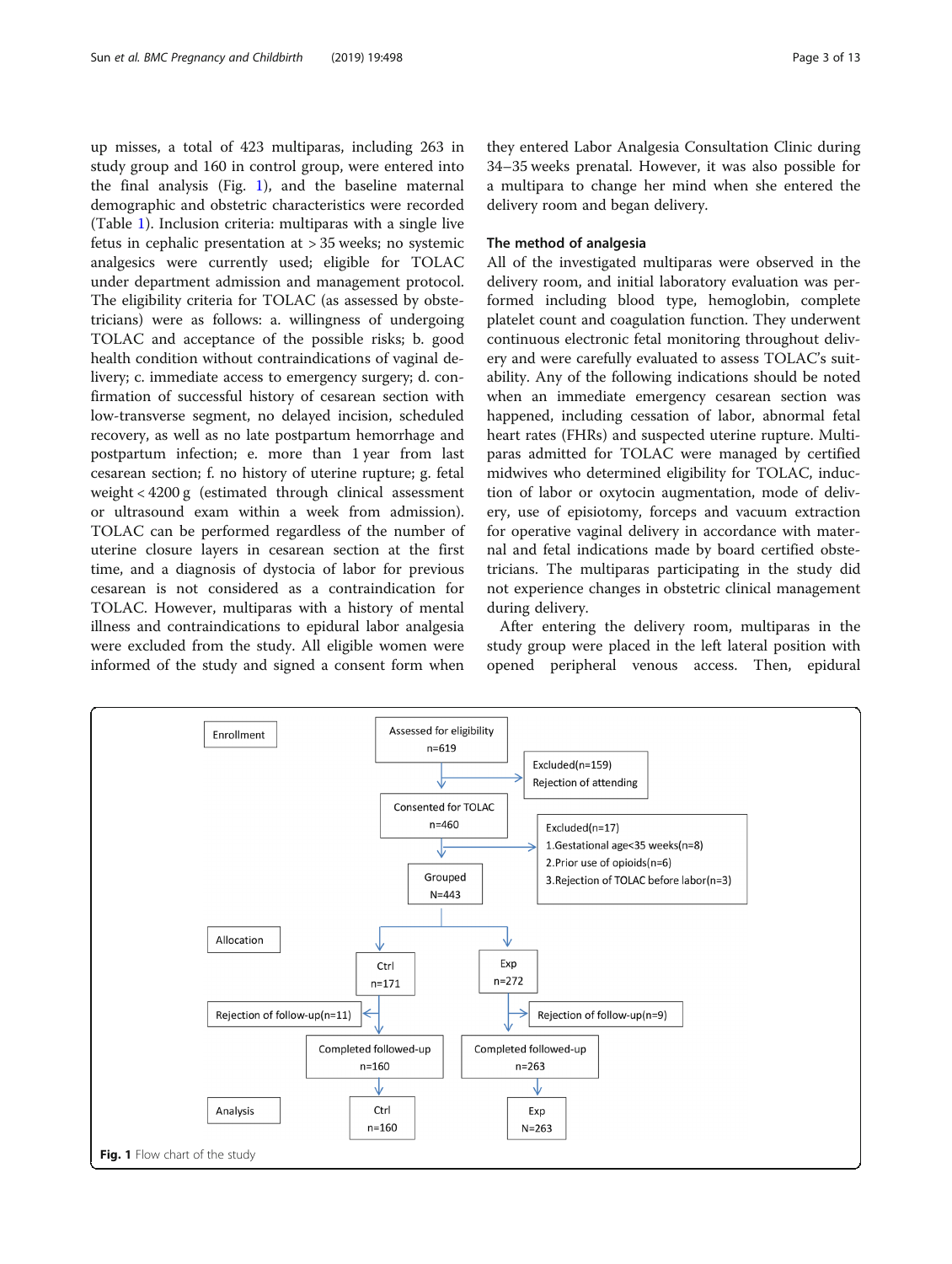## <span id="page-3-0"></span>Table 1 Baseline Maternal Demographic and Obstetric Characteristics

| N (%) or<br>N (%) or<br>N<br>N<br>(A  )<br>(A  )<br>Mean $\pm$ SD<br>Mean $\pm$ SD<br>Hospital name<br>160<br>263<br>41.02053<br><b>MCH</b><br>131(81.88%)<br>179(68.06%)<br>BA<br>$1(0.62\%)$<br>59(22.43%)<br>LG<br>28(17.50%)<br>25(9.51%)<br>General information<br>Age (y)<br>160<br>$32 \pm 4$<br>262<br>$32 \pm 4$<br>21,481.5<br>0.667<br>Gestational age (day)<br>158<br>$272 \pm 14$<br>260<br>$274 \pm 10$<br>18,846.5<br>0.157<br>BMI ( $kg/m2$ )<br>$26.45 \pm 2.93$<br>19,040.5<br>0.234<br>158<br>259<br>$26.59 \pm 3.08$<br>Maternal education > 12 y<br>0.819<br>116<br>116(72.96%)<br>193<br>193(74.23%)<br>Husband education > 12 y<br>0.228<br>118<br>118(74.21%)<br>207<br>207(79.62%)<br>Housewives<br>159<br>259<br>13(8.18%)<br>21(8.11%)<br>$\mathbf{1}$<br>History of pregnancy and childbirth | Characteristic | TOLAC (control) |  | TOLAC (study) |  | Statistics | $P$ value |
|--------------------------------------------------------------------------------------------------------------------------------------------------------------------------------------------------------------------------------------------------------------------------------------------------------------------------------------------------------------------------------------------------------------------------------------------------------------------------------------------------------------------------------------------------------------------------------------------------------------------------------------------------------------------------------------------------------------------------------------------------------------------------------------------------------------------------|----------------|-----------------|--|---------------|--|------------|-----------|
|                                                                                                                                                                                                                                                                                                                                                                                                                                                                                                                                                                                                                                                                                                                                                                                                                          |                |                 |  |               |  |            |           |
|                                                                                                                                                                                                                                                                                                                                                                                                                                                                                                                                                                                                                                                                                                                                                                                                                          |                |                 |  |               |  |            | < 0.001   |
|                                                                                                                                                                                                                                                                                                                                                                                                                                                                                                                                                                                                                                                                                                                                                                                                                          |                |                 |  |               |  |            |           |
|                                                                                                                                                                                                                                                                                                                                                                                                                                                                                                                                                                                                                                                                                                                                                                                                                          |                |                 |  |               |  |            |           |
|                                                                                                                                                                                                                                                                                                                                                                                                                                                                                                                                                                                                                                                                                                                                                                                                                          |                |                 |  |               |  |            |           |
|                                                                                                                                                                                                                                                                                                                                                                                                                                                                                                                                                                                                                                                                                                                                                                                                                          |                |                 |  |               |  |            |           |
|                                                                                                                                                                                                                                                                                                                                                                                                                                                                                                                                                                                                                                                                                                                                                                                                                          |                |                 |  |               |  |            |           |
|                                                                                                                                                                                                                                                                                                                                                                                                                                                                                                                                                                                                                                                                                                                                                                                                                          |                |                 |  |               |  |            |           |
|                                                                                                                                                                                                                                                                                                                                                                                                                                                                                                                                                                                                                                                                                                                                                                                                                          |                |                 |  |               |  |            |           |
|                                                                                                                                                                                                                                                                                                                                                                                                                                                                                                                                                                                                                                                                                                                                                                                                                          |                |                 |  |               |  |            |           |
|                                                                                                                                                                                                                                                                                                                                                                                                                                                                                                                                                                                                                                                                                                                                                                                                                          |                |                 |  |               |  |            |           |
|                                                                                                                                                                                                                                                                                                                                                                                                                                                                                                                                                                                                                                                                                                                                                                                                                          |                |                 |  |               |  |            |           |
|                                                                                                                                                                                                                                                                                                                                                                                                                                                                                                                                                                                                                                                                                                                                                                                                                          |                |                 |  |               |  |            |           |
| History of previous vaginal delivery<br>254<br>0.233<br>151<br>14(9.27%)<br>15(5.91%)                                                                                                                                                                                                                                                                                                                                                                                                                                                                                                                                                                                                                                                                                                                                    |                |                 |  |               |  |            |           |
| 157<br>260<br>2.264<br>0.322<br>Gravidity                                                                                                                                                                                                                                                                                                                                                                                                                                                                                                                                                                                                                                                                                                                                                                                |                |                 |  |               |  |            |           |
| 2<br>70(44.59%)<br>98(37.69%)                                                                                                                                                                                                                                                                                                                                                                                                                                                                                                                                                                                                                                                                                                                                                                                            |                |                 |  |               |  |            |           |
| 3<br>62(39.49%)<br>121(46.54%)                                                                                                                                                                                                                                                                                                                                                                                                                                                                                                                                                                                                                                                                                                                                                                                           |                |                 |  |               |  |            |           |
| > 3<br>25(15.92%)<br>41(15.77%)                                                                                                                                                                                                                                                                                                                                                                                                                                                                                                                                                                                                                                                                                                                                                                                          |                |                 |  |               |  |            |           |
| 261<br>0.042<br>Time from last cesarean section (y)<br>156                                                                                                                                                                                                                                                                                                                                                                                                                                                                                                                                                                                                                                                                                                                                                               |                |                 |  |               |  |            |           |
| $\leq$ 3<br>$1(0.64\%)$<br>9(3.45%)                                                                                                                                                                                                                                                                                                                                                                                                                                                                                                                                                                                                                                                                                                                                                                                      |                |                 |  |               |  |            |           |
| $\leq$ 5<br>88(56.41%)<br>165(63.22%)                                                                                                                                                                                                                                                                                                                                                                                                                                                                                                                                                                                                                                                                                                                                                                                    |                |                 |  |               |  |            |           |
| > 5<br>67(42.95%)<br>87(33.33%)                                                                                                                                                                                                                                                                                                                                                                                                                                                                                                                                                                                                                                                                                                                                                                                          |                |                 |  |               |  |            |           |
| Progress of Labor during previous<br>148<br>256<br>5.093<br>0.165<br>Caesarean section (cervical dilation: cm)                                                                                                                                                                                                                                                                                                                                                                                                                                                                                                                                                                                                                                                                                                           |                |                 |  |               |  |            |           |
| 0<br>83(56.08%)<br>130(50.78%)                                                                                                                                                                                                                                                                                                                                                                                                                                                                                                                                                                                                                                                                                                                                                                                           |                |                 |  |               |  |            |           |
| $<$ 3<br>36(24.32%)<br>87(33.98%)                                                                                                                                                                                                                                                                                                                                                                                                                                                                                                                                                                                                                                                                                                                                                                                        |                |                 |  |               |  |            |           |
| $\geq$ 3<br>19(12.84%)<br>29(11.33%)                                                                                                                                                                                                                                                                                                                                                                                                                                                                                                                                                                                                                                                                                                                                                                                     |                |                 |  |               |  |            |           |
| 10<br>10(6.76%)<br>10(3.91%)                                                                                                                                                                                                                                                                                                                                                                                                                                                                                                                                                                                                                                                                                                                                                                                             |                |                 |  |               |  |            |           |
| 151<br>$6.54 \pm 1.76$<br>20,321.5<br>0.27<br>Cervical score at admission (score)<br>253<br>$6.22 \pm 2.12$                                                                                                                                                                                                                                                                                                                                                                                                                                                                                                                                                                                                                                                                                                              |                |                 |  |               |  |            |           |
| Cervical dilation at admission < 3 cm<br>156<br>108(69.23%)<br>259<br>237(91.51%)                                                                                                                                                                                                                                                                                                                                                                                                                                                                                                                                                                                                                                                                                                                                        |                |                 |  |               |  |            | < 0.001   |
| 151<br>$\mathbb{1}$<br>Effacement ≤50<br>47(31.13%)<br>256<br>80(31.25%)                                                                                                                                                                                                                                                                                                                                                                                                                                                                                                                                                                                                                                                                                                                                                 |                |                 |  |               |  |            |           |
| 156<br>262<br>0.002<br>The onset of labor: Spontaneous<br>136(87.18%)<br>251 (95.80%)                                                                                                                                                                                                                                                                                                                                                                                                                                                                                                                                                                                                                                                                                                                                    |                |                 |  |               |  |            |           |
| Oxytocin during labor<br>144<br>10(6.94%)<br>244<br>22(9.02%)<br>0.568                                                                                                                                                                                                                                                                                                                                                                                                                                                                                                                                                                                                                                                                                                                                                   |                |                 |  |               |  |            |           |
| Maternal comorbidities                                                                                                                                                                                                                                                                                                                                                                                                                                                                                                                                                                                                                                                                                                                                                                                                   |                |                 |  |               |  |            |           |
| Gestational diabetes mellitus<br>155<br>261<br>0.606<br>16(10.32%)<br>23(8.81%)                                                                                                                                                                                                                                                                                                                                                                                                                                                                                                                                                                                                                                                                                                                                          |                |                 |  |               |  |            |           |
| 0.716<br>Hypertensive disorders of pregnancy<br>155<br>260<br>$3(1.94\%)$<br>$4(1.54\%)$                                                                                                                                                                                                                                                                                                                                                                                                                                                                                                                                                                                                                                                                                                                                 |                |                 |  |               |  |            |           |
| 155<br>$\mathbf{1}$<br>Hypothyroidism<br>4(2.58%)<br>260<br>8(3.08%)                                                                                                                                                                                                                                                                                                                                                                                                                                                                                                                                                                                                                                                                                                                                                     |                |                 |  |               |  |            |           |
| Asthma<br>153<br>261<br>0.299<br>$0(0.00\%)$<br>3(1.15%)                                                                                                                                                                                                                                                                                                                                                                                                                                                                                                                                                                                                                                                                                                                                                                 |                |                 |  |               |  |            |           |
| Prepartum Laboratory test                                                                                                                                                                                                                                                                                                                                                                                                                                                                                                                                                                                                                                                                                                                                                                                                |                |                 |  |               |  |            |           |
| 159<br>0.087<br>HGB (g/L:115-150)<br>$119.28 \pm 15.05$<br>259<br>22,643<br>$116.68 \pm 11.17$                                                                                                                                                                                                                                                                                                                                                                                                                                                                                                                                                                                                                                                                                                                           |                |                 |  |               |  |            |           |
| PLT (125-350)<br>159<br>0.822<br>$209.47 \pm 55.51$<br>260<br>$210.03 \pm 53.70$<br>20,399.5                                                                                                                                                                                                                                                                                                                                                                                                                                                                                                                                                                                                                                                                                                                             |                |                 |  |               |  |            |           |

BMI Body mass index, HGB Hemoglobin, PLT Platelet

Data are Mean ± SD, or N (%). SD Standard deviation

Comparisons were made using two-sided Student's t test or Wilcoxon rank sum test for non-normally distributed variables Comparisons were made using Pearson's Chi-squared test and Fisher's exact test for proportions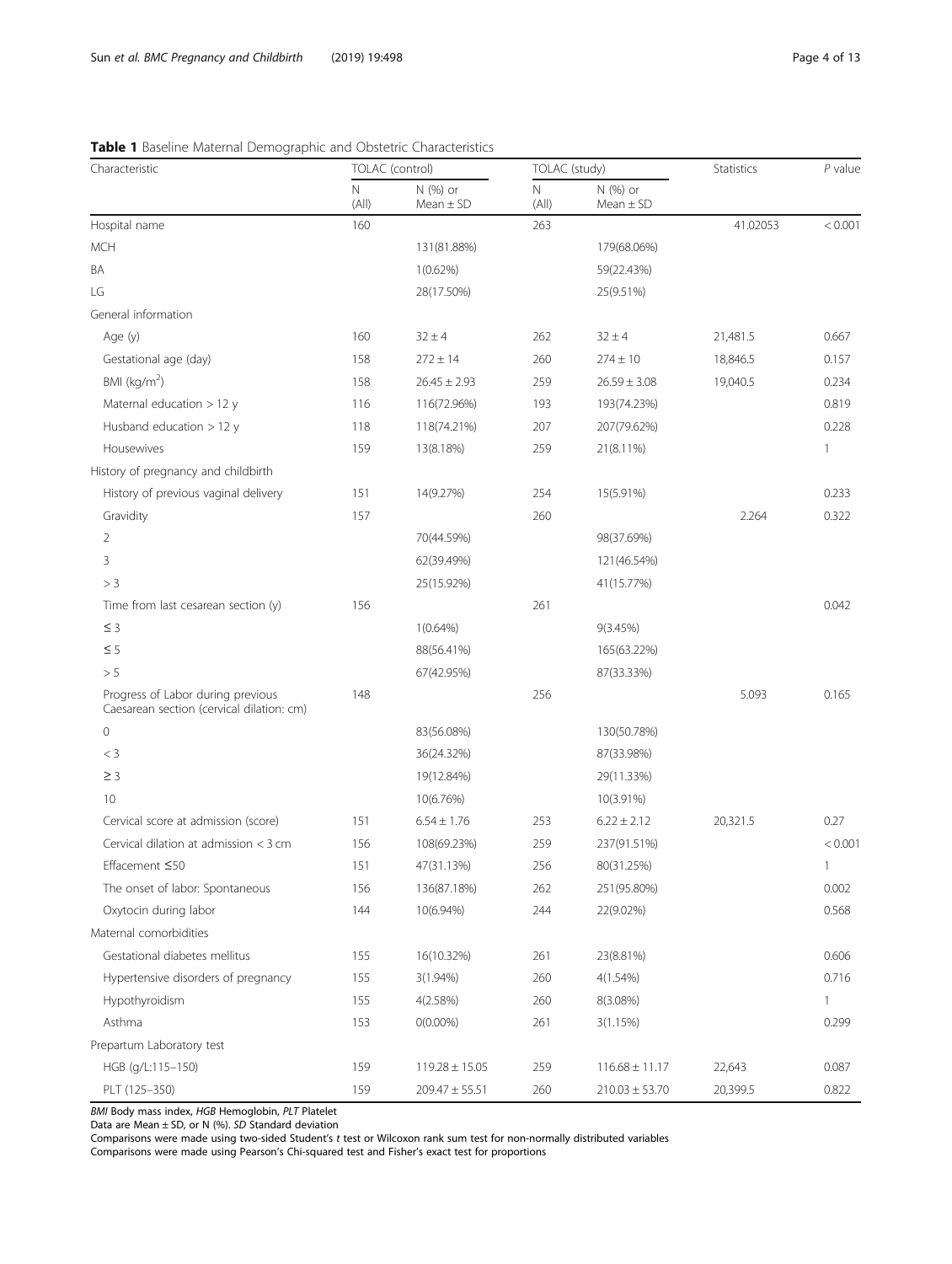puncture (AS-E epidural puncture package) was performed through L2-L3 or L3-L4 intervals, and the epidural catheter was inserted at a depth of 3–4 cm. Then, an experimental dose (a total of 3 mL of 1:200,000 adrenalin+ 1.5% lidocaine) was injected. If there was no local anesthetic poisoning or other abnormal reactions, the catheter was fixed and the multiparas were placed in the supine position. For pain relief, 10 mL of 0.1% ropivacaine mixed solution was injected once through the epidural catheter. If there were no obvious adverse reactions such as hypotension, nausea and vomiting or local anesthetic poisoning symptoms after 30 min of observation, an analgesia pump (ZZB-I impulse type, 200 mL) was connected, with a ready to use solution of 0.08% ropivacaine and sufentanil 0.4 μg/ml. Parameter setting: pulse frequency once/h, dose 10 mL, infusion rate 400 ml/h, PCA dose 8 ml, locking time 30 min. Epidural labor analgesia continued until the baby was delivered. Multiparas could terminal their epidural infusion at the request of the obstetric care provider for clinical indications. There was no standardization of the indication for termination nor was there a specific requirement other than obstetric request. Blood pressure was measured every 5 min during the first 20 min and hourly during the continuous of patient-controlled analgesia usage [[18\]](#page-12-0). Meanwhile, Visual analog scale (VAS) pain scores was recorded 30 min after the epidural loading dose.

## Observational index

The primary outcome was the success rate of VBAC. Maternal and neonatal parameters were recorded. The maternal parameters included demographic characteristics, mode of delivery, reason for cesarean, uterine rupture, postpartum hemorrhage (a total blood loss > 500 ml within 24 h), labor duration, initiating lactation period (from fetal delivery to maternal conscious breast swelling, and the milk overflow on light pressure), and VAS score. VAS score was used to assess the pain level which presented a 10-cm unmarked line with endpoints labeled "no pain" and "worst pain imaginable" to let patients mark their pain level on [[19\]](#page-12-0).

Neonatal parameters were assessed by Apgar score at 1 min and 5 min, birth weight, umbilical arterial blood pH value and fetal distress (category III FHR tracing, meconium amniotic fluid with an abnormal FHR, or an umbilical cord blood  $pH < 7.2$ ).

#### Statistical analysis

All data were entered and analyzed in R software (version 3.5.0). Continuous data were expressed as Mean ± standard deviation  $(x \pm s)$  and *t*-test was used for comparison between groups. Measurement data not conforming to normal distribution were compared using two-sided Student's T test or Wilcoxon rank sum test.

Categorical variables were presented as frequencies and percentages; Fisher's exact test or Pearson's Chi-squared test was used to examine difference between the groups. The Shapiro-Wilk test was used to assess the normal distribution of the data. Univariate analysis was used to analyze all risk factors that may affect outcomes of this study. Multivariable logistic regression models were adjusted to examine the effect of epidural analgesia on outcomes in TOLAC. Propensity score matching (PSM) were used in this study to reduce the potential selection bias and validate the results again. P value  $< 0.05$  was considered the statistical significance.

## Results

## Baseline maternal demographic and obstetric characteristics

The study flow chart was shown in Fig. [1](#page-2-0). Totally 423 multiparas enrolled into the final analysis were divided into two groups according to whether they received epidural analgesia (study group,  $n = 263$ ) or not (control group,  $n = 160$ ) during labor. There were no significant differences in age, BMI, history of previous vaginal delivery, gravidity, cervical Bishop score at admission, effacement <=50, oxytocin during labor, maternal comorbidities and prepartum laboratory test between the two groups. However, the factors including hospitals, time from last cesarean section, cervical dilation at admission < 3 cm, and spontaneous onset of labor in study group were notably different from those in control group ( $p < 0.05$ ) (see Table [1\)](#page-3-0). Although these baseline factors were statistically different, subsequent univariate analysis, multivariate logistic regression and PSM may eliminate the effect of these confounding factors.

## Primary outcome of maternal delivery in TOLAC

During the childbirth, there were two types of delivery according to multipara's status. As shown in Table [2,](#page-5-0) the VBAC rate was significantly higher in the study group than that in control group (85.55% vs. 69.38%,  $p < 0.001$ ). According to our coding, there was a higher rate of repeat cesarean sections in non-analgesia group than analgesia group  $[(49/160, 30.63\%)$  vs.  $(38/263, 14.45\%)$ ,  $p =$ 0.00153] due to fetal distress, stagnation of labor, fever or intrauterine infection, threatened uterine infection, unbearable pain, and change in fetal station.

#### Secondary outcomes of maternal delivery in TOLAC

For safety reasons, the hospital had established stringent non-labor induction standards and strictly controlled the use of oxytocin in TOLAC. So labor of multipara was mostly spontaneous. Each woman went through three stages during labor. From Table [3,](#page-5-0) the labor durations in study group were obviously lower than those in control group in the first and second stages of labor ( $p < 0.001$ ),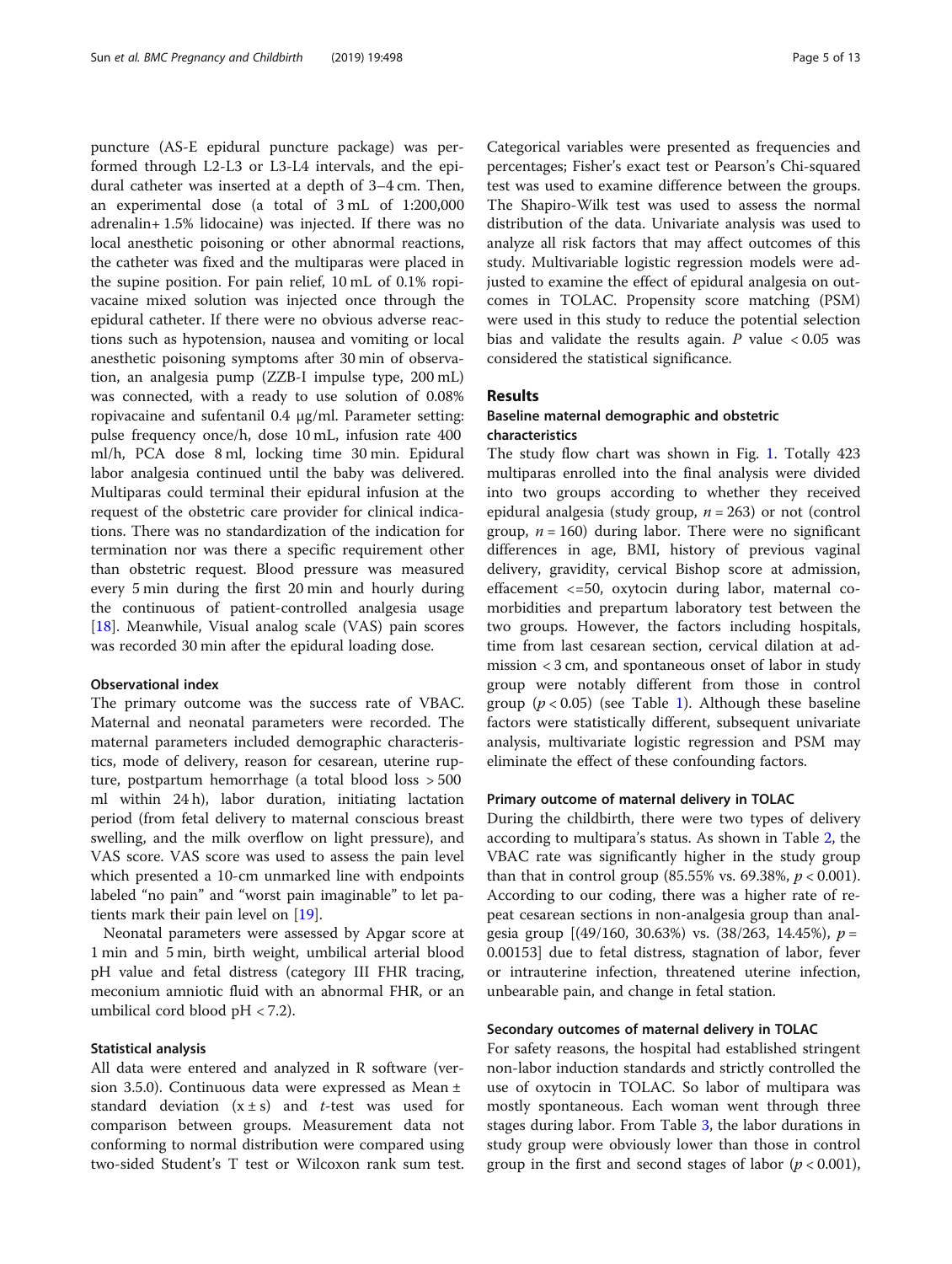## <span id="page-5-0"></span>Table 2 Primary outcome of Maternal Delivery in TOLAC

| Characteristics                 |            | TOLAC (control)        |            | TOLAC (study)          |         |  |
|---------------------------------|------------|------------------------|------------|------------------------|---------|--|
|                                 | N<br>(A  ) | N $(%)$ or Mean $±$ SD | N<br>(A  ) | N (%) or Mean $\pm$ SD |         |  |
| Mode of delivery                | 160        |                        | 263        |                        | < 0.001 |  |
| VBAC                            |            | 111(69.38%)            |            | 225(85.55%)            |         |  |
| Cesarean                        |            | 49(30.63%)             |            | 38(14.45%)             |         |  |
| Reason for cesarean             | 49         |                        | 38         |                        | 0.00153 |  |
| Fetal distress                  |            | 10                     |            | 13                     |         |  |
| Stagnation of labor             |            | 6                      |            |                        |         |  |
| Fever or intrauterine infection |            | 5                      |            | 13                     |         |  |
| Threatened uterine rupture      |            | 3                      |            | 2                      |         |  |
| Unbearable pain                 |            | 23                     |            | 4                      |         |  |
| Change in fetal station         |            | 2                      |            | 3                      |         |  |

VBAC Vaginal birth after cesarean section

Data are mean ± SD, or n (%). SD Standard deviation

Comparisons were made using two-sided Student's t test or Wilcoxon rank sum test for non-normally distributed variables

Comparisons were made using Pearson's Chi-squared test and Fisher's exact test for proportions

## Table 3 Secondary Outcomes of Maternal Delivery in TOLAC

| Secondary outcomes                  |                       | TOLAC (control)          |             | TOLAC (study)          |          | $P$ value |
|-------------------------------------|-----------------------|--------------------------|-------------|------------------------|----------|-----------|
|                                     | $\mathsf{N}$<br>(A  ) | $N$ (%) or Mean $\pm$ SD | N.<br>(A  ) | N $(%)$ or Mean $±$ SD |          |           |
| Initiating lactation period (h)     | 157                   | $11 \pm 13$              | 262         | 7 ± 12                 | 24,276.5 | 0.002     |
| Uterine rupture                     | 160                   | $O(0\%)$                 | 263         | $O(0\%)$               |          |           |
| PPH                                 | 154                   |                          | 260         |                        |          |           |
| $<=500$                             |                       | 151(98.05%)              |             | 255(98.08%)            |          |           |
| > 500                               |                       | 3(1.95%)                 |             | $5(1.92\%)$            |          |           |
| Episiotomy                          | 149                   | 42(28.19%)               | 256         | 111(43.36%)            |          | 0.003     |
| Perineum/Cervical laceration        | 149                   | 70(46.98%)               | 255         | 106(41.57%)            |          | 0.3       |
| Instrumental delivery in VBAC       | 27                    |                          | 43          |                        |          |           |
| Vacuum extraction                   |                       | 15(13.51%)               |             | 23(10.22%)             |          |           |
| Forceps                             |                       | 12(10.81%)               |             | 20(8.89%)              |          |           |
| Labor duration in VBAC              |                       |                          |             |                        |          |           |
| The first labor duration (min)      | 108                   | 334.14 ± 225.94          | 221         | $526.93 \pm 266.85$    | 6050.5   | < 0.001   |
| The second labor duration (min)     | 102                   | $28.09 \pm 31.62$        | 217         | $46.14 \pm 32.64$      | 5836     | < 0.001   |
| The third labor duration (min)      | 108                   | $8.62 \pm 3.87$          | 222         | $9.43 \pm 5.03$        | 11,211.5 | 0.294     |
| VAS pain at epidural                |                       |                          |             |                        |          |           |
| T0: time 0                          | 99                    | $6.34 \pm 2.16$          | 219         | $8.20 \pm 1.19$        | 5191.5   | < 0.001   |
| T1: PCEA after 30 min               | 100                   | $7.00 \pm 2.16$          | 217         | $0.94 \pm 1.61$        | 21,103   | < 0.001   |
| T2: cervical: 6 cm                  | 100                   | $7.67 \pm 2.33$          | 211         | $1.09 \pm 1.71$        | 20,404.5 | < 0.001   |
| T3: cervical: 10 cm                 | 99                    | $8.64 \pm 2.13$          | 210         | $1.78 \pm 2.00$        | 20,213   | < 0.001   |
| T4: immediate delivery of the fetus | 97                    | $1.65 \pm 2.44$          | 209         | $1.88 \pm 1.60$        | 8062     | 0.002     |

PPH Postpartum hemorrhage, VAS Visual analog scale, VBAC Vaginal birth after cesarean section

Data are mean  $\pm$  SD, or n (%). SD Standard deviation

Comparisons were made using two-sided Student's t test or Wilcoxon rank sum test for non-normally distributed variables

Comparisons were made using Pearson's Chi-squared test and Fisher's exact test for proportions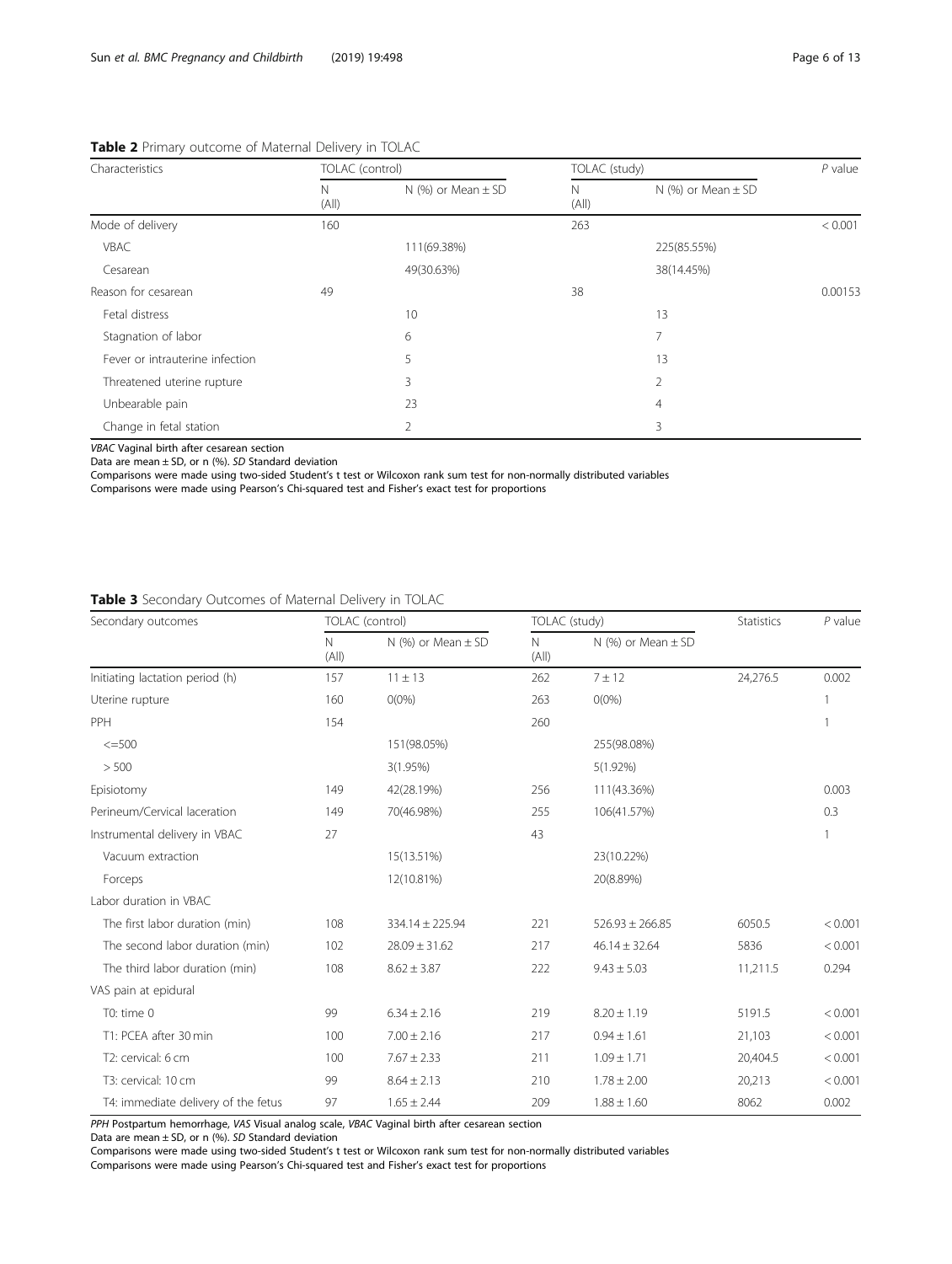while the labor duration between the two group in the third stage of labor was similar ( $p = 0.294$ ). Instrumentassisted delivery could be used when delivery was too long. In women who had a successful VBAC, the rate of instrumental delivery was 16.5% (70/423), with 16.8% (27/160) in control group and 16.3% (43/263) in study group, indicating no significant difference  $(p = 1)$ . There were no differences in uterine rupture, PPH, perineum or cervical laceration between the two groups. In addition, the occurrence of episiotomy was higher for multiparas with epidural than that without epidural (43.36% vs. 28.19%,  $p < 0.05$ ), and the initiating lactation period was delayed in control group  $(7 \pm 12 \text{ h} \text{ vs. } 11 \pm 13)$ h,  $p < 0.001$ ). At the beginning, the mean VAS score of epidural pain in control group was notably lower than that in study group  $(6.34 \pm 2.16 \text{ vs. } 8.20 \pm 1.19, p <$ 0.001). Thirty minutes later, the mean VAS score for epidural analgesia group fell from  $8.20 \pm 1.19$  to  $0.94 \pm 1.19$ 1.61, while for non-epidural analgesia group, the mean VAS score increased from  $6.34 \pm 2.16$  to  $7.00 \pm 2.16$ . When the uterus expanded to 6 cm and 10 cm, the mean VAS pain scores in study group were significantly lower than those in control group  $[(1.09 \pm 1.71)$  vs.  $(7.67 \pm 1.71)$ 2.33);  $(1.78 \pm 2.00)$  vs.  $(8.64 \pm 2.13)$ ,  $p < 0.001$ ]. However, when the immediate delivery of fetus, the mean VAS pain scores were reversed in the two groups ( $p < 0.002$ ).

#### Neonatal outcomes in TOLAC

Neonates in both groups were of similar weight and Apgar scores. The limitation of Apgar score may cause misdiagnosis and missed diagnosis of neonatal asphyxia.

Table 4 Neonatal Outcomes in TOLAC

To make up for the deficiency, umbilical arterial blood pH value was also adopted in the diagnosis of neonatal asphyxia  $[20]$ . As shown in Table 4, the number of neonates whose pH value was lower than 7.2 in control group was remarkably higher than that in study group, while the number of neonates with  $pH > 7.2$  was reversed ( $p = 0.001$ ). The normal PCO2 score is between 35 and 45. It was obvious that the score in control group was above normal, which was significantly higher than that in study group  $(46.50 \pm 10.54 \text{ vs. } 43.80 \pm 10.44, p =$ 0.041). In addition, the base excess required by the study group was significant less than the control group ( $p <$ 0.001). These results suggested that the physical conditions of neonates born to multipara who received epidural analgesia were better.

## Univariate and multivariate analysis of mode of delivery in TOLAC

Mode of delivery of multiparas in TOLAC was the dependent variable, epidural analgesia and other confounding factors were the independent variables. The univariate analysis in Table [5](#page-7-0) showed that epidural analgesia, hospital, age, cervical dilation, cervical score at admission, effacement, the onset of labor, progress of labor in previous caesarean section (cervical dilation: < 3 cm) and neonatal weight were associated with mode of delivery in TOLAC. However, it was not clear whether these indices play an independent role in the mode of delivery or act in combination with other factors. Thus, we analyzed the above indices with multivariate logistic regression. The results revealed that the correction of

| Characteristic                         |            | TOLAC (control)           |            | TOLAC (study)             |          | $P$ value |
|----------------------------------------|------------|---------------------------|------------|---------------------------|----------|-----------|
|                                        | N<br>(A  ) | N $(\%)$ or Mean $\pm$ SD | N<br>(A  ) | N $(\%)$ or Mean $\pm$ SD |          |           |
| Neonatal results                       |            |                           |            |                           |          |           |
| Weight                                 | 148        |                           | 250        |                           |          | 0.903     |
| < 3500                                 |            | 114(77.03%)               |            | 190(76.00%)               |          |           |
| $\geq 3500$                            |            | 34(22.97%)                |            | 60(24.00%)                |          |           |
| Admission to neonatal ward after birth | 153        | 12(7.84%)                 | 256        | 20(7.81%)                 |          |           |
| 1 min Apgar                            | 159        | O(IRQ)                    | 261        | O(IRQ)                    | 12,485.5 | 0.535     |
| 5 min Apgar                            | 159        | O(IRQ)                    | 261        | O(IRQ)                    | 12,542   | 0.292     |
| Umbilical arterial blood               |            |                           |            |                           |          |           |
| PH                                     | 119        |                           | 220        |                           |          | 0.001     |
| < 7.2                                  |            | 20(16.81%)                |            | 12(5.45%)                 |          |           |
| $> = 7.2$                              |            | 99(83.19%)                |            | 208(94.55%)               |          |           |
| PCO2 (mmHg)                            | 118        | $46.50 \pm 10.54$         | 220        | $43.80 \pm 10.44$         | 14,729   | 0.041     |
| Base excess (BE. mmol. L)              | 120        | $-6.04 \pm 3.06$          | 220        | $-4.38 \pm 3.00$          | 8989     | < 0.001   |

IQR Interquartile range

Data are Mean ± SD, or n (%)

Comparisons were made using two-sided Student's t test or Wilcoxon rank sum test for non-normally distributed variables Comparisons were made using Pearson's Chi-squared test and Fisher's exact test for proportions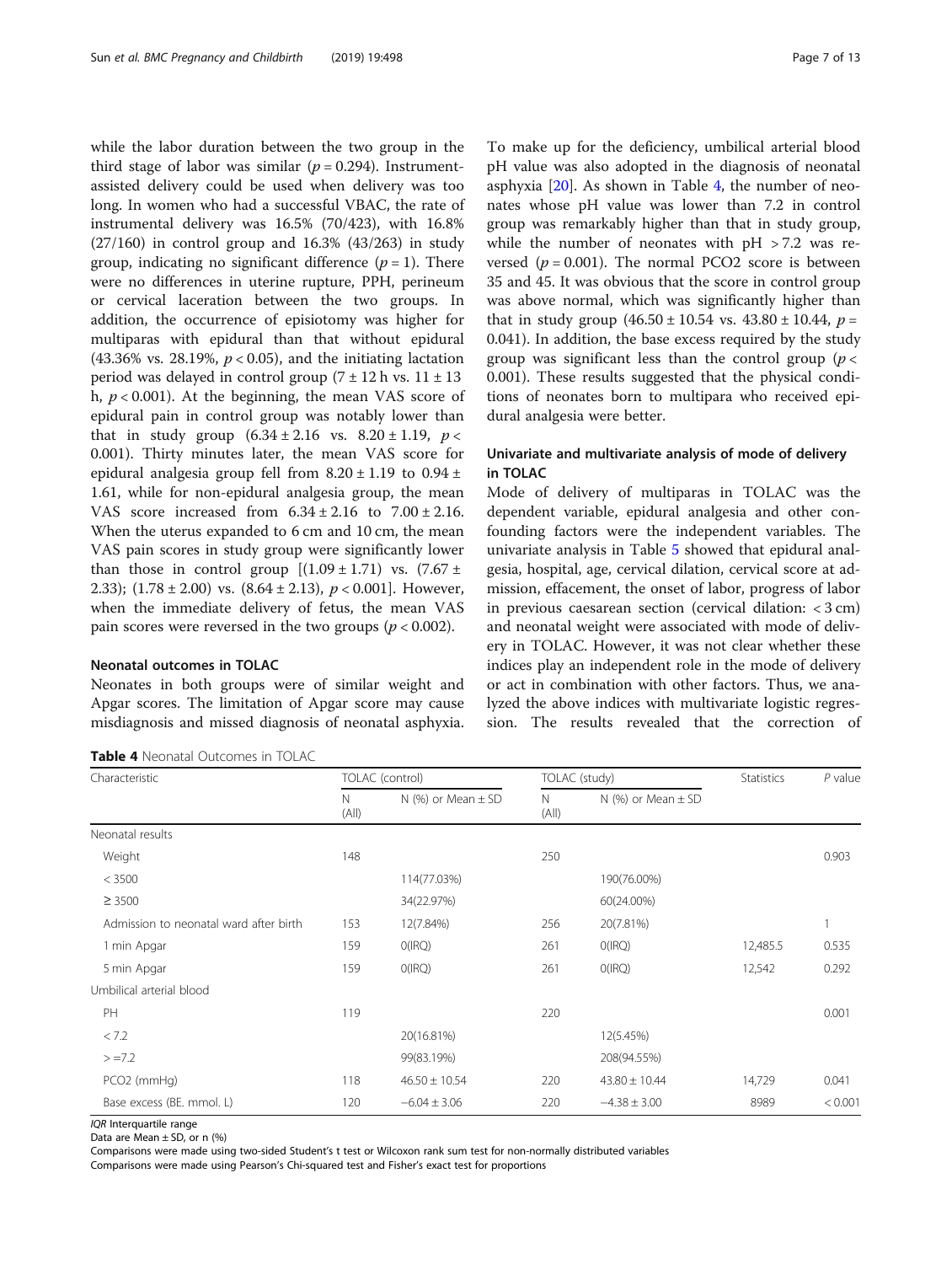<span id="page-7-0"></span>

| <b>Table 5</b> Univariate and Multivariate analysis of Mode of delivery in TOLAC |  |
|----------------------------------------------------------------------------------|--|
|----------------------------------------------------------------------------------|--|

| Variable                                                                | Univariate     |                          | Multivariate( $n = 354$ ) |                        |  |
|-------------------------------------------------------------------------|----------------|--------------------------|---------------------------|------------------------|--|
|                                                                         | $\overline{P}$ | OR (95%CI)               | $\overline{P}$            | OR (95%CI)             |  |
| Epidural analgesia                                                      | < 0.001        | 2.614(1.620-4.248)       | 0.006                     | 2.590(1.315-5.165)     |  |
| Hospital name                                                           |                |                          |                           |                        |  |
| <b>MCH</b>                                                              |                | 1(reference)             |                           | 1(reference)           |  |
| BA                                                                      | 0.473          | 1.340(0.623-3.197)       | 0.141                     | 2.253(0.799-7.068)     |  |
| LG                                                                      | < 0.001        | $0.214(0.115 - 0.396)$   | < 0.001                   | $0.138(0.046 - 0.391)$ |  |
| General information                                                     |                |                          |                           |                        |  |
| Age (y)                                                                 | 0.015          | $0.921(0.861 - 0.983)$   | < 0.001                   | $0.853(0.774 - 0.933)$ |  |
| Gestational age (day)                                                   | 0.421          | $0.990(0.965 - 1.011)$   |                           |                        |  |
| BMI ( $kg/m2$ )                                                         | 0.129          | $0.944(0.875 - 1.018)$   |                           |                        |  |
| Maternal education > 12 y                                               | 0.187          | $0.681(0.375 - 1.184)$   |                           |                        |  |
| Husband education $> 12$ y                                              | 0.114          | $0.604(0.312 - 1.099)$   |                           |                        |  |
| Housewives                                                              | 0.193          | 2.036(0.776-7.000)       |                           |                        |  |
| History of pregnancy and childbirth                                     |                |                          |                           |                        |  |
| History of previous vaginal delivery                                    | 0.615          | $0.796(0.343 - 2.076)$   |                           |                        |  |
| Gravidity time (times)                                                  |                |                          |                           |                        |  |
| 2                                                                       |                | 1 (reference)            |                           |                        |  |
| 3                                                                       | 0.78           | $1.076(0.641 - 1.804)$   |                           |                        |  |
| > 3                                                                     | 0.971          | 1.013(0.514-2.083)       |                           |                        |  |
| Time from last cesarean section (year)                                  |                |                          |                           |                        |  |
| $\leq$ 3                                                                |                | 1(reference)             |                           |                        |  |
| $3 - 5$                                                                 | 0.246          | 2.282(0.477-8.592)       |                           |                        |  |
| > 5                                                                     | 0.923          | 1.071(0.223-4.046)       |                           |                        |  |
| Progress of Labor in previous caesarean section (cervical dilation: cm) |                |                          |                           |                        |  |
| $\mathsf{O}\xspace$                                                     |                | 1(reference)             |                           |                        |  |
| $<$ 3                                                                   | 0.029          | 1.882(1.083-3.381)       |                           |                        |  |
| $\geq$ 3                                                                | 0.148          | 1.827(0.844-4.417)       |                           |                        |  |
| 10                                                                      | 0.062          | $6.942(1.391 - 126.155)$ |                           |                        |  |
| Cervical score at admission (score)                                     | 0.003          | 1.203(1.066-1.360)       | < 0.001                   | 1.421(1.177-1.727)     |  |
| Cervical dilation at admission (cm) $\geq$ 3                            | 0.021          | 2.629(1.232-6.513)       | 0.058                     | 2.698(1.026-8.200)     |  |
| Effacement                                                              | 0.027          | 1.750(1.062-2.865)       |                           |                        |  |
| The onset of labor: Spontaneous                                         | < 0.001        | 7.428(3.484-16.431)      | 0.002                     | 6.801(2.093-23.518)    |  |
| Oxytocin during labor                                                   | 0.044          | $0.451(0.211 - 1.011)$   |                           |                        |  |
| HGB (g/L:115-150)                                                       | 0.843          | $0.998(0.981 - 1.018)$   |                           |                        |  |
| PLT (125-350)                                                           | 0.924          | $1.000(0.996 - 1.005)$   |                           |                        |  |
| Labor duration                                                          |                |                          |                           |                        |  |
| The first labor duration (min)                                          | 0.553          | 1.003(0.996-1.018)       |                           |                        |  |
| The second labor duration (min)                                         | 0.37           | 1.157(0.983-1.945)       |                           |                        |  |
| The third labor duration (min)                                          | 0.859          | $0.970(0.771 - 1.779)$   |                           |                        |  |
| Neonatal                                                                |                |                          |                           |                        |  |
| Weight (g) ≥3500                                                        | 0.015          | $0.512(0.301 - 0.884)$   | 0.003                     | $0.360(0.183 - 0.711)$ |  |

OR Odds ratio, CI Confidence interval;

Multivariable logistic regression included entered factors variable as p < 0.05 (Epidural analgesia, Hospital, Age, Progress of Labor in previous caesarean section, Cervical score at admission, cervical dilation at admission, effacement, the onset of labor: Spontaneous, Oxytocin during labor, Neonatal Weight) and using stepwise regression by AIC criteria. Hosmer-Lemeshow goodness of fit (GOF) test: Chi-squared = 8.034, df = 8, P value = 0.430 McFadden's pseudo-R squared = 0.249 Cox & Snell pseudo-R squared = 0.223 Nagelkerke pseudo-R squared =0.350. All VIFs < 2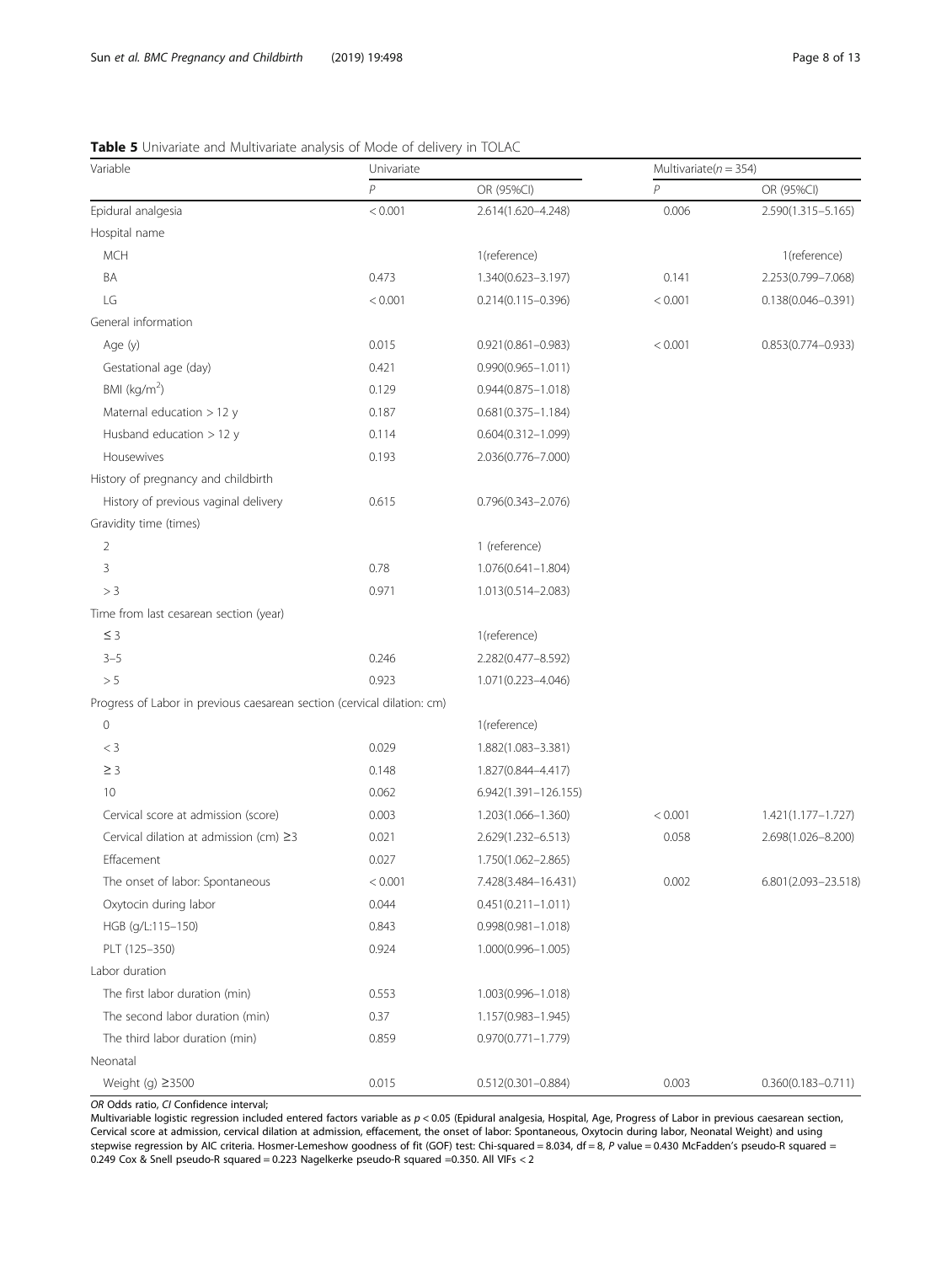confounding factors including epidural analgesia, hospital, age, cervical Bishop score at admission, spontaneous onset of labor, and neonatal weight were still shown as promotion probability in epidural analgesia group (OR = 2.590, 0.138, 0.853, 1.421, 6.801 and 0.360, respectively; 95%CI = 1.315–5.165, 0.046–0.391, 0.774– 0.933, 1.177–1.727, 2.093–23.518 and 0.183–0.711, respectively;  $p = 0.006$ ,  $p < 0.001$ ,  $p < 0.001$ ,  $p < 0.001$ ,  $p =$ 0.002 and  $p = 0.003$ , respectively). The multivariate logistic regression model was proved well fitness by Hosmer and Lemeshow goodness of fit (GOF) test ( $p = 0.43$ ), and the expansion factor of each factor was VIF < 2.

## Univariate and multivariate analysis of mode of delivery in TOLAC matched by PSM

Furthermore, PSM was used to reduce the potential selection bias and validate the results again. We used 1:1 nearest neighbor matching method to select 118 multiparas in study group (96 unmatched) and 118 multiparas with confounding factors in control group (see Table [6](#page-9-0)).

After matching, the univariate analysis showed that epidural analgesia was still the promotion factor of spontaneous labor  $[OR = 4.361 (2.202 - 9.198), p < 0.001]$ . In addition, multivariate logistic regression model after the stepwise regression revealed that the correction of confounding factors including epidural analgesia, cervical Bishop score at admission and spontaneous onset of labor were still shown as promotion probability in study group  $(OR = 4.480, 1.360, and 10.188, respectively;$ 95%CI = 2.025–10.660, 1.113–1.673, and 2.875–48.418, respectively;  $p < 0.001$ ,  $p = 0.003$ , and  $p < 0.001$ , respectively) (Fig. [2\)](#page-10-0). The multivariate logistic regression model was proved well fitness by Hosmer-Lemeshow goodness of fit (GOF) test ( $p = 0.092$ ), and the expansion factor of each factor was VIF < 2.

As shown in Fig. [3,](#page-10-0) the two multivariate logistic regression was performed to predict the VBAC in TOLAC. The model without PSM showed that the area under the curve (AUC) was  $0.822$  (95%CI = 0.763–0.882) with sensitivity of 0.833, specificity of 0.694, positive predictive value (PPV) of 0.914, and negative predictive value (NPV) of 0.515. The model with PSM showed that AUC was 0.816 (95%CI = 0.7481–0.8841) with sensitivity of 0.702, specificity of 0.804, PPV of 0.929, and NPV of 0.427.

## **Discussion**

Labor is a painful experience, and about 30% of mothers have found it more painful than expected [[21](#page-12-0)]. The previous cesarean section increases maternal emotional stress and affect their initial consents to TOLAC, while subsequent VBAC increases maternal satisfaction and motivation for future vaginal delivery [[22\]](#page-12-0). In this study, we found that epidural analgesia remarkably increased

the success rate of VBAC after TOLAC, and revealed some critical protective factors including cervical Bishop score at admission, spontaneous onset of labor, which showed that probability of VBAC with epidural analgesia was 2.027 times as non-epidural after TOLAC. Oxytocin was used in patients with weak contractions during labor, and no uterine rupture was found. However, most cases of vaginal trial were mainly normal labor. Lower acceptance and lack of experience of TOLAC in the mainland of China result in strict inclusion criteria for TOLAC eligibility might be the reason. This study also found that cervical conditions during delivery (Bishop score) had a positive correlation with vaginal delivery success rate. Consistently, Smith GCS et al. have clarified that parturients whose cervix is more than 4 cm and the cervical canal opens more than 25% in TOLAC received higher success rate [[23](#page-12-0)].

The effect of multiparas' age on TOLAC has been analyzed in many studies, but no uniform results. The study conducted by Regan, J et al. [\[24](#page-12-0)] have revealed that maternal age is not associated with the success or failure of VBAC in low-risk women. However, Minsart et al. [[25](#page-12-0)] have proposed that when multivariate models were included, the independent factor associated with TOLAC was maternal age < 35 years. Moreover, Sentilhes et al. [[8\]](#page-12-0) have indicated that TOLAC's failure rate increases as pregnant women age. Smith have also reported that with a 5-year old increase, the OR was adjusted of vaginal trial failure 1.22, 95% CI: 1.16–1.28, which was in line with our research [[23\]](#page-12-0).

Breast milk contains essential nutrients for the growth and development of infants. However, the pain during labor may delay lactogenesis [\[26\]](#page-12-0). Thus, initiating lactation period was a necessary index evaluating the effect of epidural analgesia. In the present study, the initiating lactation period was shorter in epidural group than nonepidural group. It was demonstrated that early or late initiation of epidural analgesia for labor had similar effects on all measured outcomes, which was inconsistent with our results regarding the initiating lactation period [[27](#page-12-0)–[29](#page-12-0)]. Previous study has indicated that the timely and effective analgesia after delivery helps the multipara to take the comfortable position so that newborn could suck nipple frequently, which was conducive to milk secretion [[30](#page-12-0)].

Episiotomy is not supposed to be performed routinely, whereas it is inevitably required in many cases of operative vaginal delivery [[31\]](#page-12-0). It is reported that episiotomy occurs in 65.8% of cases undergoing operative vaginal delivery [[32\]](#page-12-0). In the present study, episiotomy usage rate was 43.36% in epidural group which was higher than 28.19% in non-epidural group, and the mild prolongation of labor did not increase the adverse effects of maternal and neonatal, no uterine rupture occurred as well.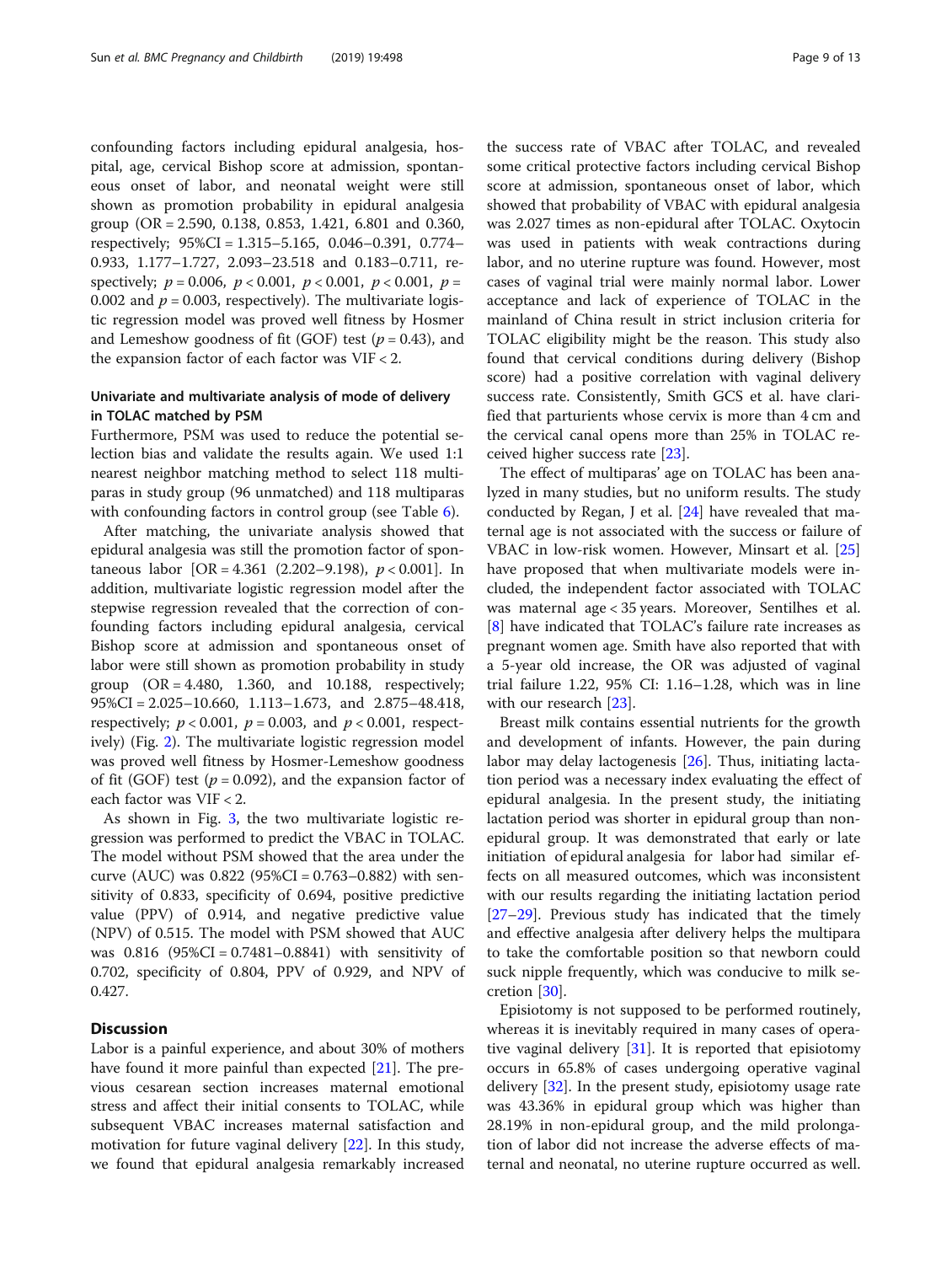| Variable                                                                | Univariate( $n = 236$ ) |                                 | Multivariate( $n = 236$ ) |                         |  |
|-------------------------------------------------------------------------|-------------------------|---------------------------------|---------------------------|-------------------------|--|
|                                                                         | $\overline{P}$          | OR (95%CI)                      | $\mathsf{P}$              | OR (95%CI)              |  |
| Epidural analgesia                                                      | < 0.001                 | 4.361(2.202-9.198)              | < 0.001                   | 4.480(2.025-10.660)     |  |
| Hospital name                                                           |                         |                                 |                           |                         |  |
| <b>MCH</b>                                                              |                         | 1(reference)                    |                           |                         |  |
| BA                                                                      | 0.608                   | 1.265(0.539-3.331)              |                           |                         |  |
| LG                                                                      | 0.984                   | 0.000(NA-13382569087647956.000) |                           |                         |  |
| General information                                                     |                         |                                 |                           |                         |  |
| Age (y)                                                                 | 0.892                   | 1.006(0.923-1.095)              |                           |                         |  |
| Gestational age (day)                                                   | 0.443                   | $0.987(0.952 - 1.014)$          |                           |                         |  |
| BMI ( $kg/m2$ )                                                         | 0.211                   | $0.940(0.851 - 1.038)$          |                           |                         |  |
| Maternal education > 12 y                                               | 0.078                   | $0.494(0.213 - 1.042)$          |                           |                         |  |
| Husband education $> 12$ y                                              | 0.283                   | $0.648(0.278 - 1.380)$          |                           |                         |  |
| Housewives                                                              | 0.523                   | 1.515(0.480-6.705)              |                           |                         |  |
| History of pregnancy and childbirth                                     |                         |                                 |                           |                         |  |
| History of previous vaginal delivery                                    | 0.203                   | 2.641(0.728-16.976)             |                           |                         |  |
| Gravidity time (times)                                                  |                         |                                 |                           |                         |  |
| 2                                                                       |                         | 1(reference)                    |                           |                         |  |
| 3                                                                       | 0.462                   | $0.776(0.389 - 1.511)$          |                           |                         |  |
| > 3                                                                     | 0.237                   | 2.027(0.682-7.493)              |                           |                         |  |
| Time from last cesarean section (year)                                  |                         |                                 |                           |                         |  |
| $\leq$ 3                                                                |                         | 1(reference)                    |                           |                         |  |
| $3 - 5$                                                                 | 0.188                   | 2.723(0.532-11.823)             |                           |                         |  |
| > 5                                                                     | 0.496                   | 1.691(0.325-7.484)              |                           |                         |  |
| Progress of Labor in previous caesarean section (cervical dilation: cm) |                         |                                 |                           |                         |  |
| $\mathbf 0$                                                             |                         | 1(reference)                    |                           | 1(reference)            |  |
| $<$ 3                                                                   | 0.013                   | 2.601(1.260-5.731)              | 0.168                     | 1.811(0.794-4.361)      |  |
| $\geq$ 3                                                                | 0.462                   | 1.451(0.565-4.235)              | 0.892                     | $0.927(0.320 - 2.974)$  |  |
| 10                                                                      | 0.988                   | 17,640,531.947(0.000-NA)        | 0.988                     | 9,284,640.473(0.000-NA) |  |
| Cervical score at admission (score)                                     | 0.004                   | 1.269(1.082-1.494)              | 0.003                     | $1.360(1.113 - 1.673)$  |  |
| Cervical dilation at admission (cm) $\geq$ 3                            | 0.068                   | 2.742(1.028-9.522)              |                           |                         |  |
| Effacement                                                              | 0.927                   | 1.034(0.493-2.069)              |                           |                         |  |
| The onset of labor: Spontaneous                                         | < 0.001                 | 20.754(6.329-93.768)            | < 0.001                   | 10.188(2.875-48.418)    |  |
| Oxytocin during labor                                                   | 0.487                   | 0.719(0.295-1.939)              |                           |                         |  |
| HGB (g/L:115-150)                                                       | 0.592                   | $0.994(0.973 - 1.017)$          |                           |                         |  |
| PLT (125-350)                                                           | 0.62                    | $0.999(0.993 - 1.004)$          |                           |                         |  |
| Neonatal                                                                |                         |                                 |                           |                         |  |
| Weight(g) $\geq$ 3500                                                   | 0.304                   | $0.682(0.334 - 1.452)$          |                           |                         |  |

## <span id="page-9-0"></span>Table 6 Univariate and Multivariate analysis of Mode of delivery in TOLAC matched by PSM

OR Odds ratio, CI Confidence interval, PSM Propensity score matching

Data had been matched by using propensity score matching with 1:1 nearest neighbor matching. Multivariable logistic regression after PSM included entered factors variable as  $p < 0.05$  (Epidural analgesia, Progress of Labor in previous caesarean section, Cervical score at admission, the onset of labor: Spontaneous) and using stepwise regression by AIC criteria. Hosmer-Lemeshow goodness of fit (GOF) test: Chi-squared = 13.627, df = 8, P value = 0.092 McFadden's pseudo-R squared =0.232 Cox & Snell pseudo-R squared = 0.215 Nagelkerke pseudo-R squared =0.332. All VIFs < 2

It is well known that reduction in uteroplacental perfusion conferred by uterine contractions during labor can increase the risk of asphyxia, neurological injury and death of fetuses. Moreover, long duration of labor may increase the risk of uterine rupture. Hence, long duration of labor should be avoided during VBAC through shortening the second stage of labor by operative vaginal delivery, further reducing the incidence of fetal distress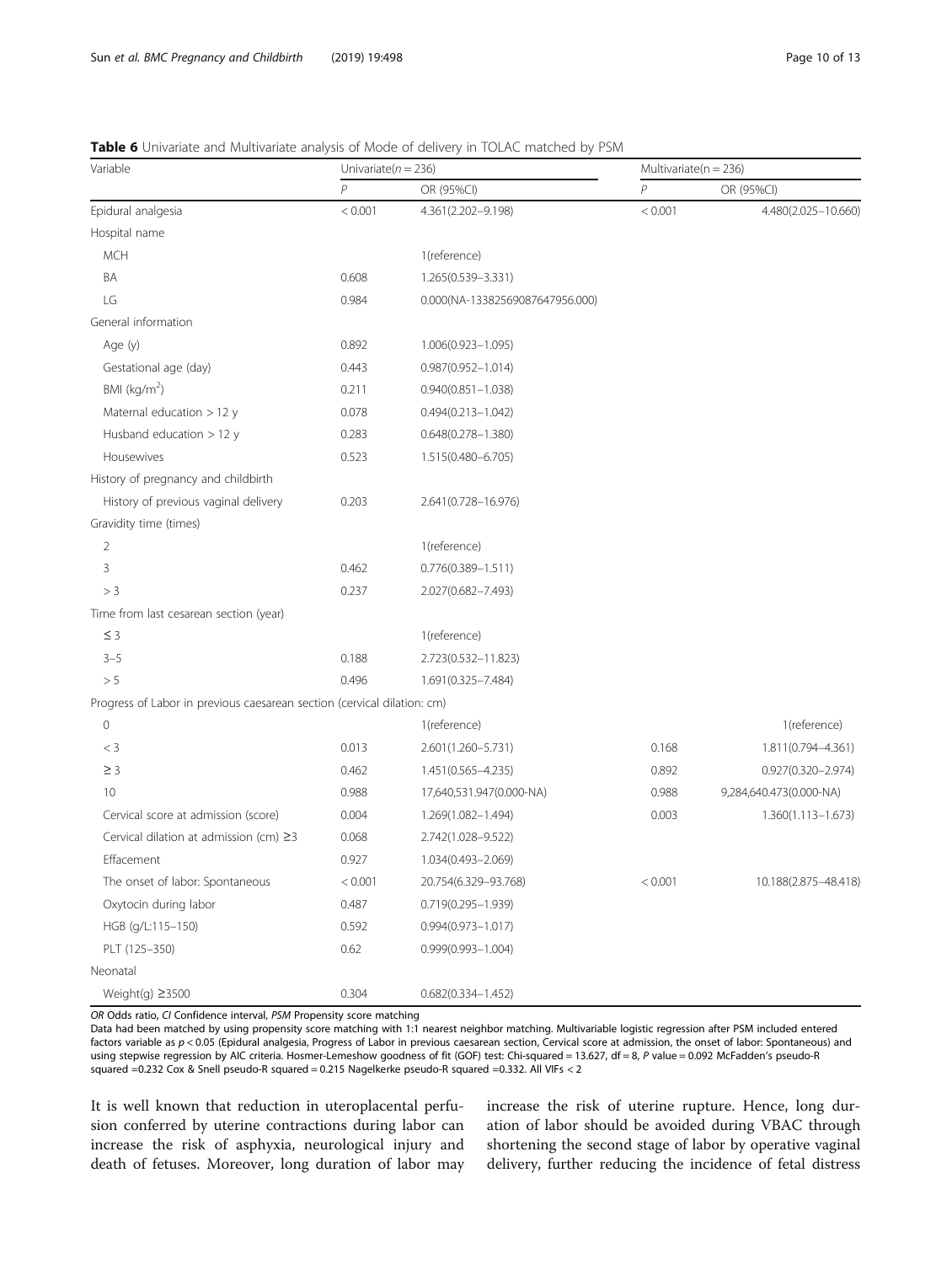<span id="page-10-0"></span>

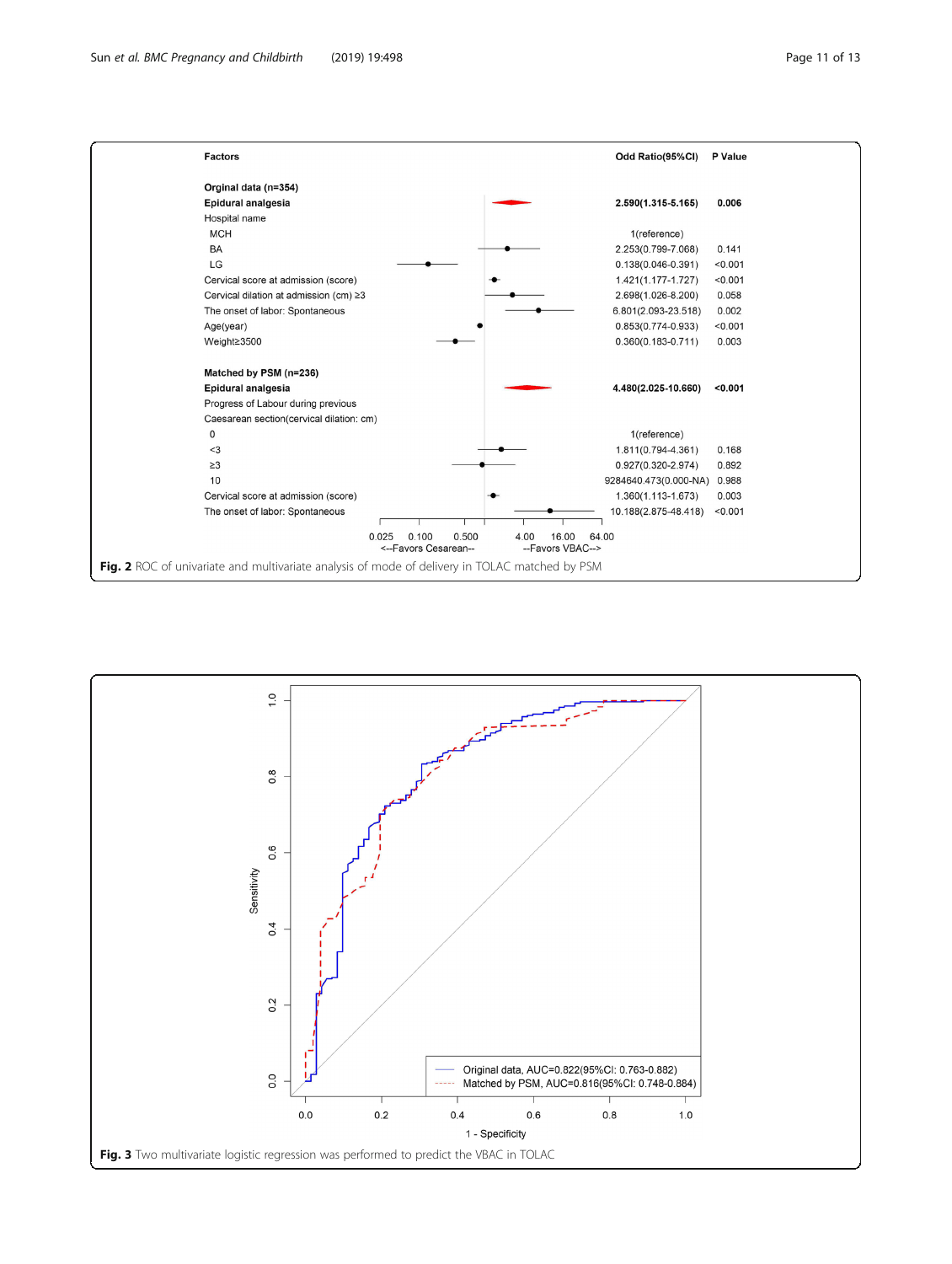[[33\]](#page-12-0). Notably, a natural experiment conducted by J. Zhang et al. [\[34](#page-12-0)] has demonstrated that the second stage of labor is significantly longer by about 25 min, which is consistent with this study. The reason may be that during the second stage of labor, in addition to uterine contraction, pelvic floor muscles, active breath holding and other functions of multiparas are also needed, while epidural analgesia weakens the function of pelvic floor muscles and increases abnormal fetal position after delivery [[35\]](#page-12-0).

The overall epidural analgesia rate in this study was 62.17%. Among them, the Affiliated Shenzhen Maternity & Child Healthcare Hospital was 57.74%, the Bao'an Maternal and Child Health Hospital was 98%, and the Longgang District Maternity & Child Healthcare Hospital of Shenzhen City was 47.17%. The high rate of epidural analgesia in Bao'an Maternal and Child Health Hospital is mainly due to its comprehensive promotion of "painless hospital" construction, which is in response to the call of the world health organization "improve the painless delivery rate". As long as there is no contraindication for intravertebral labor analgesia, all parturients could perform painless delivery. If a parturient refuse to give birth painlessly, she will have to go to another hospital, which reflects the differences between culture in Eastern and Western.

There are several limitations in this study. First, the multi-center study enriched the sample size, but different labor modes and labor analgesia management might influence the incidence of epidural analgesia and the high incidence of episiotomy. Notably, some midwives performed an active lateral incision to prevent tearing of the vulva. Therefore, there were some subjective factors in the implementation of lateral incision. Further experimental design should fully plan the surgery process, so that all operations are strictly unified. Second, the analyzed multiparas in this study were of the same ethnicity. There was a significant difference in the proportion of patients with painless labor in the three hospitals, indicating that the three hospitals had some selection bias in the patients with painless labor. In the follow-up process, multivariate logistic regression and PSM were performed to correct the impact of inter-hospital and other confounding factors. However, due to the sample size, the problem of selection bias of the previous sample itself cannot be completely eliminated (the coverage area of the hospital was different). Hence, the sample size needs to be further increased in the future to further verify this result. Third, observational cohort studies do not yield causality and can only see correlation analysis.

## Conclusions

Epidural analgesia could reduce labor pain, and no increased risk of postpartum bleeding or uterine rupture, as well as adverse effects in newborns were observed. The labor duration of multiparas was increased, but within acceptable range. In summary, epidural analgesia may be safe for both mother and neonate in the three studied hospitals. The data of present study can inform clinical delivery practice. However, in their provision of care medical practitioners should specifically assess the desires and expectations of the laboring women.

#### Abbreviations

ACOG: American Association of Obstetricians and Gynecologists; AUC: Area under the curve; FHRs: Abnormal fetal heart rates; GOF: Goodness of fit; NPV: Negative predictive value; PPH: Postpartum hemorrhage; PPV: Positive predictive value; PSM: Propensity score matching; RCS: Repeated cesarean section; TOLAC: The trial of labor after cesarean section; VAS: Visual Analogue Score; VBAC: Vaginal birth after cesarean

#### Acknowledgements

We thank Yu Lin (Statistician, Shenzhen Withsum Technology Limited, supported by Shenzhen Science and Technology Plan, Grant No. CKCY20180323174659823) for assistance with data analysis that greatly improved the manuscript.

#### Authors' contributions

JS participated in the design and conduct of the experiment, editing the manuscript, reviewing and approving the final manuscript. XY organized and analyzed the data, wrote, reviewed and approved the final manuscript. AY helped design and conduct the study, write and approve the final manuscript. YL helped design the study write manuscript, review and approve the final manuscript. YX helped conduct the study, write the manuscript, review and approve the final manuscript. LZ helped organize and analyze the data, write and approve the final manuscript. DL helped collect and analyze the data, write and approve the final manuscript. TH helped analyze the data, write and approve the final manuscript. ZZ and XH helped organize the data, write and approve the final manuscript. All authors have read and approved the manuscript.

#### Funding

No funding was obtained for this study.

#### Availability of data and materials

The datasets compiled during the current study are available from the corresponding author on reasonable request.

#### Ethics approval and consent to participate

The study was approved by the human research committee of Affiliated Shenzhen Maternity & Child Healthcare Hospital, Bao'an Maternal and Child Health Hospital, and Longgang District Maternity & Child Healthcare Hospital of Shenzhen City. Written informed consent was obtained from all individual participants included in the study.

#### Consent for publication

Not applicable.

#### Competing interests

The authors declare that they no competing interests.

#### Author details

<sup>1</sup>Department of Anesthesiology, Affiliated Shenzhen Maternity & Child Healthcare Hospital, Southern Medical University, No.2004 Hongli Road, Futian District, Shenzhen 518028, Guangdong, China. <sup>2</sup>Department of Anesthesiology, Bao'an Maternal and Child Health Hospital, Jinan University, Shenzhen 518100, China. <sup>3</sup>Department of Anesthesiology, Longgang District Maternity & Child Healthcare Hospital of Shenzhen City, Shenzhen 518172, China. <sup>4</sup> Department of Obstetrics, Affiliated Shenzhen Maternity & Child Healthcare Hospital, Southern Medical University, Shenzhen 518028, Guangdong, China.